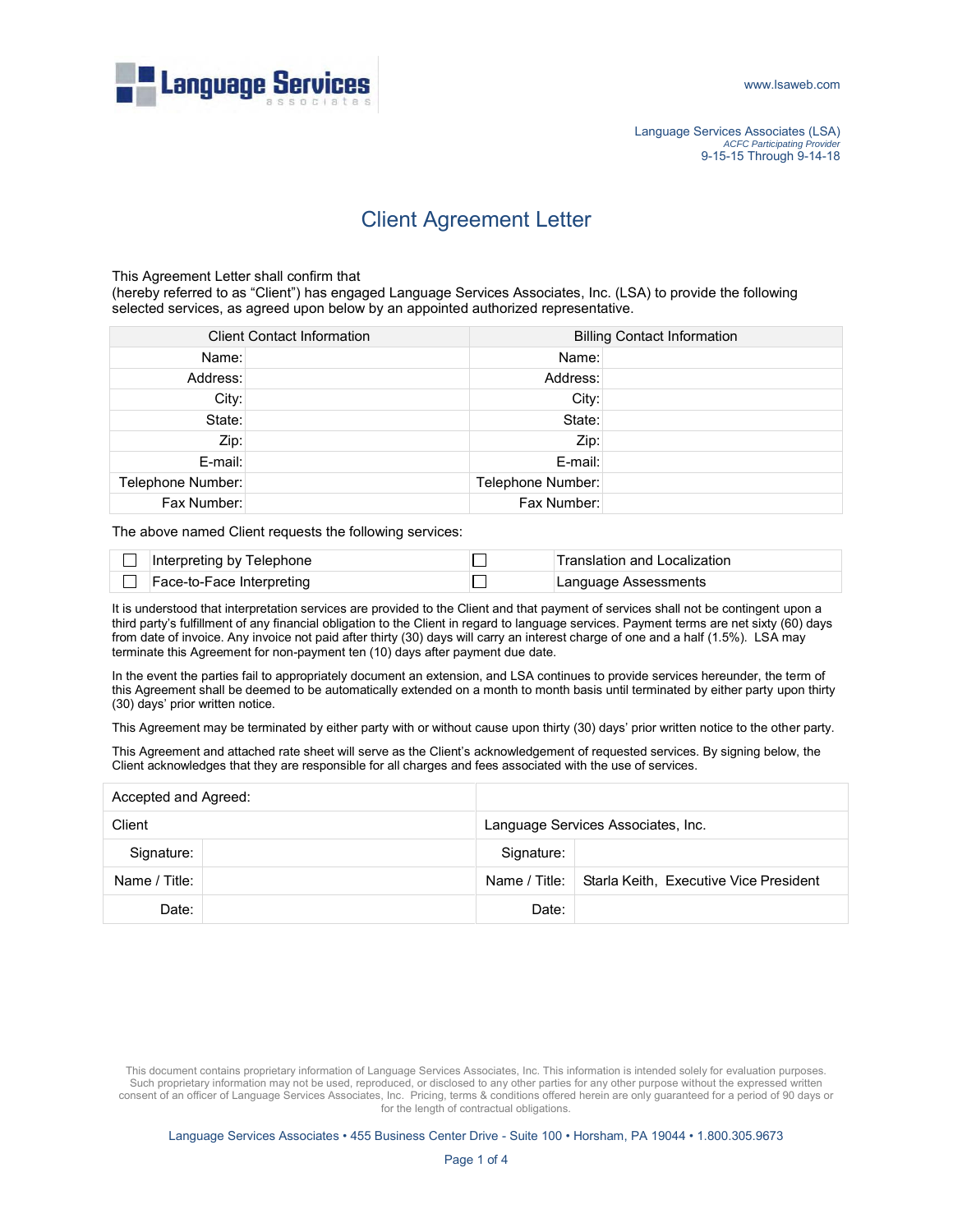

Language Services Associates (LSA) *ACFC Participating Provider* 9-15-15 Through 9-14-18

## Language Services Associates (LSA) - Rates for Language Services

| Interpreting by Telephone (Over 200 Languages)                                                        | Rate                                   |  |
|-------------------------------------------------------------------------------------------------------|----------------------------------------|--|
| All Other Languages<br>Spanish<br>$\bullet$<br>All Other Languages<br>$\bullet$                       | \$0.74 Per Minute<br>\$0.86 Per Minute |  |
| Dedicated Toll Free Number                                                                            | Included                               |  |
| Complete Implementation                                                                               | Included                               |  |
| Real-Time Reporting Tools and Materials                                                               | Included                               |  |
| Dedicated Support and Account Management                                                              | Included                               |  |
| Unlimited INTERPRETRAC <sup>®</sup> License                                                           | Included                               |  |
| <b>Utilization Reviews</b>                                                                            | Included                               |  |
| 3rd Party Dial Out                                                                                    | \$0.30 Per Minute                      |  |
| Dual Handset Phones                                                                                   | \$6.99 Per Month / Per Phone           |  |
| Dual Handset Converter (DHC)                                                                          | \$7.00 Per Phone                       |  |
| <b>Cordless Dual Handset Phones</b>                                                                   | \$3.99 Per Month / Per Phone           |  |
| The method and / or means of implementation will be determined by LSA during the on-boarding process. |                                        |  |

| Face-to-<br>Face<br>Interpreting | Fee Per<br>Hour | Fee Per 8<br><b>Hours</b> | <b>Minimum Time</b><br>Requirement | <b>Fee Per Mile</b><br>after the $1st$ 30 | After<br><b>Hours Rate</b> | <b>STAT (Short</b><br>Notice Rate) | For Travel 1 Hour Plus<br>(Hourly Rate) |
|----------------------------------|-----------------|---------------------------|------------------------------------|-------------------------------------------|----------------------------|------------------------------------|-----------------------------------------|
| Spanish                          | \$60.00         | \$480.00                  | 2 Hours                            | \$0.565                                   | \$78.00                    | \$74.40                            | \$30.00                                 |
| Non-Spanish                      | \$72.00         | \$576.00                  | 2 Hours                            | \$0.565                                   | \$94.00                    | \$86.40                            | \$30.00                                 |
| ASL                              | \$90.00         | \$680.00                  | 2 Hours                            | \$0.565                                   | \$121.00                   | \$117.00                           | \$30.00                                 |

## **Translation and Localization - Human Translation**

This document contains proprietary information of Language Services Associates, Inc. This information is intended solely for evaluation purposes. Such proprietary information may not be used, reproduced, or disclosed to any other parties for any other purpose without the expressed written consent of an officer of Language Services Associates, Inc. Pricing, terms & conditions offered herein are only guaranteed for a period of 90 days or for the length of contractual obligations.

Language Services Associates • 455 Business Center Drive - Suite 100 • Horsham, PA 19044 • 1.800.305.9673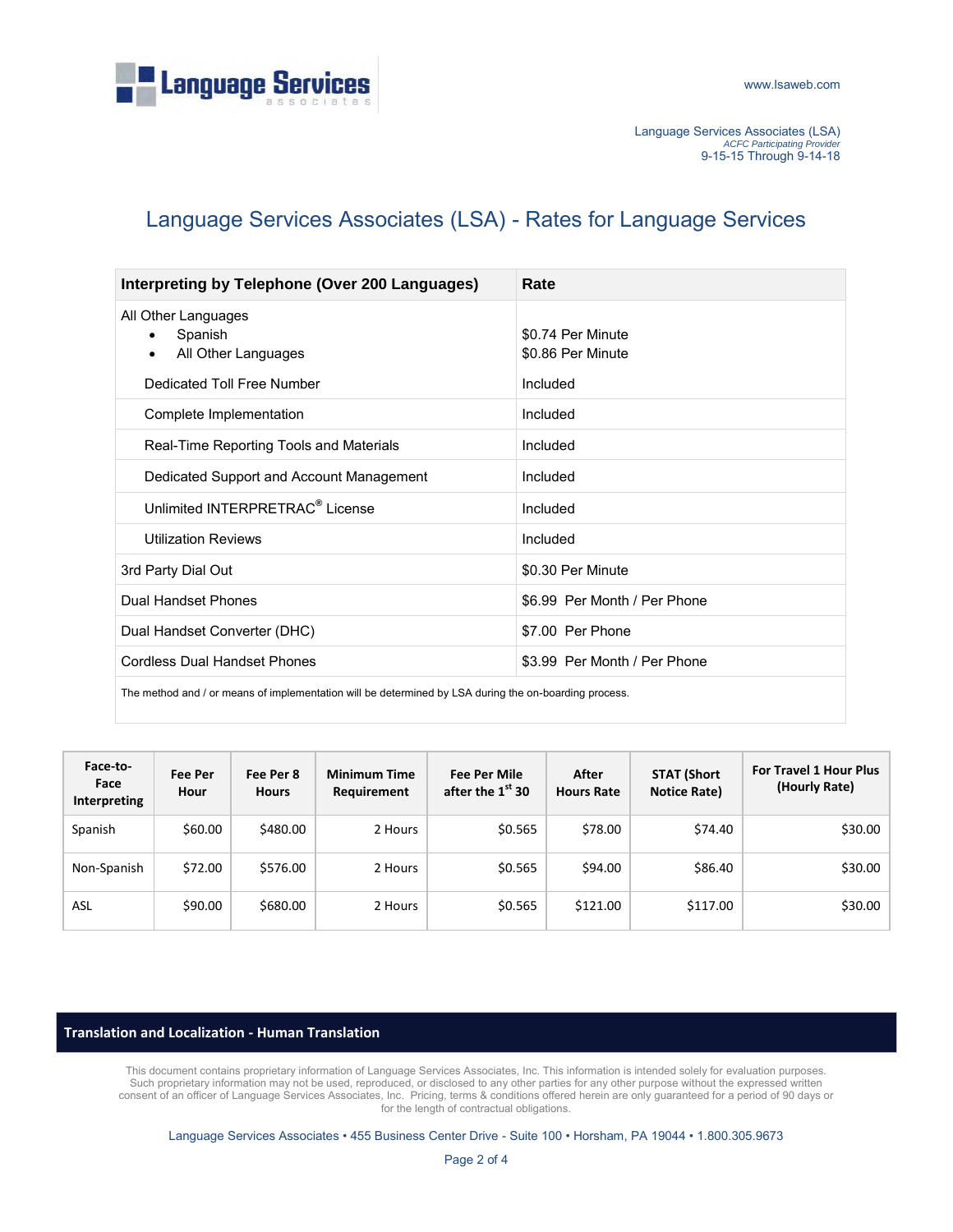

Language Services Associates (LSA) *ACFC Participating Provider* 9-15-15 Through 9-14-18

| Translation and Localization - Human Translation -*TEP Translation (Translation, Editing and Proofreading) |                  |                              |                  |  |
|------------------------------------------------------------------------------------------------------------|------------------|------------------------------|------------------|--|
| Language                                                                                                   | Price (Per Word) | Language                     | Price (Per Word) |  |
| Afar                                                                                                       | \$0.329          | Khmer                        | \$0.260          |  |
| Albanian                                                                                                   | \$0.222          | Korean                       | \$0.230          |  |
| Amharic                                                                                                    | \$0.320          | Kpelle                       | \$0.500          |  |
| Arabic                                                                                                     | \$0.210          | Krio                         | \$0.500          |  |
| Armenian                                                                                                   | \$0.245          | Kurdish                      | \$0.250          |  |
| Bengali                                                                                                    | \$0.280          | Lao                          | \$0.260          |  |
| Bosnian                                                                                                    | \$0.215          | Latvian                      | \$0.240          |  |
| <b>Bulgarian</b>                                                                                           | \$0.230          | Lithuanian                   | \$0.250          |  |
| Burmese (Myanmar)                                                                                          | \$0.260          | Malay                        | \$0.260          |  |
| Catalan                                                                                                    | \$0.222          | Malayalam                    | \$0.260          |  |
| Chinese (PRC)                                                                                              | \$0.200          | Mongolian                    | \$0.400          |  |
| Chinese (Hong Kong)                                                                                        | \$0.210          | Navajo                       | \$0.700          |  |
| Chinese (Taiwan)                                                                                           | \$0.210          | Nepali                       | \$0.265          |  |
| Chuukese                                                                                                   | \$0.500          | Norwegian                    | \$0.310          |  |
| Croatian                                                                                                   | \$0.210          | Pashto                       | \$0.265          |  |
| Czech                                                                                                      | \$0.215          | Polish                       | \$0.230          |  |
| Danish                                                                                                     | \$0.290          | Portuguese (Brazil)          | \$0.210          |  |
| Dutch (Belgium)                                                                                            | \$0.260          | Portuguese (Portugal)        | \$0.220          |  |
| Dutch (Netherlands)                                                                                        | \$0.260          | Punjabi                      | \$0.255          |  |
| Estonian                                                                                                   | \$0.229          | Romanian                     | \$0.230          |  |
| Farsi                                                                                                      | \$0.235          | Russian                      | \$0.210          |  |
| Finnish                                                                                                    | \$0.270          | Serbian (Cyrillic)           | \$0.220          |  |
| French (Canada)                                                                                            | \$0.240          | Slovak                       | \$0.250          |  |
| French (France)                                                                                            | \$0.225          | Slovenian                    | \$0.240          |  |
| Gaelic (Ireland)                                                                                           | \$0.343          | Somali                       | \$0.320          |  |
| Gaelic (Scotland)                                                                                          | \$0.320          | Spanish (Castilian)          | \$0.180          |  |
| Georgian                                                                                                   | \$0.215          | Spanish (International Sort) | \$0.180          |  |
| German (Germany)                                                                                           | \$0.250          | Spanish (Mexico)             | \$0.180          |  |
| German (Austria)                                                                                           | \$0.250          | Spanish (Puerto Rican)       | \$0.190          |  |
| Greek                                                                                                      | \$0.250          | Swahili                      | \$0.280          |  |
| Gujarati                                                                                                   | \$0.260          | Swedish                      | \$0.286          |  |
| Haitian                                                                                                    | \$0.250          | Tagalog                      | \$0.270          |  |
| Hausa                                                                                                      | \$0.265          | Tamil                        | \$0.280          |  |
| Hebrew                                                                                                     | \$0.270          | Thai                         | \$0.270          |  |
| Hindi                                                                                                      | \$0.250          | Tigrinya                     | \$0.300          |  |
| Hmong                                                                                                      | \$0.370          | Turkish                      | \$0.240          |  |
| Hungarian                                                                                                  | \$0.250          | Ukrainian                    | \$0.250          |  |
| Icelandic                                                                                                  | \$0.300          | Urdu                         | \$0.270          |  |
| Ilocano                                                                                                    | \$0.300          | Uzbek (Latin)                | \$0.260          |  |
| Indonesian                                                                                                 | \$0.250          | Vietnamese                   | \$0.215          |  |
| Italian                                                                                                    | \$0.220          | Welsh                        | \$0.243          |  |
| Japanese                                                                                                   | \$0.295          | Yiddish                      | \$0.300          |  |
| Kazakh                                                                                                     | \$0.250          |                              |                  |  |

This document contains proprietary information of Language Services Associates, Inc. This information is intended solely for evaluation purposes. Such proprietary information may not be used, reproduced, or disclosed to any other parties for any other purpose without the expressed written consent of an officer of Language Services Associates, Inc. Pricing, terms & conditions offered herein are only guaranteed for a period of 90 days or for the length of contractual obligations.